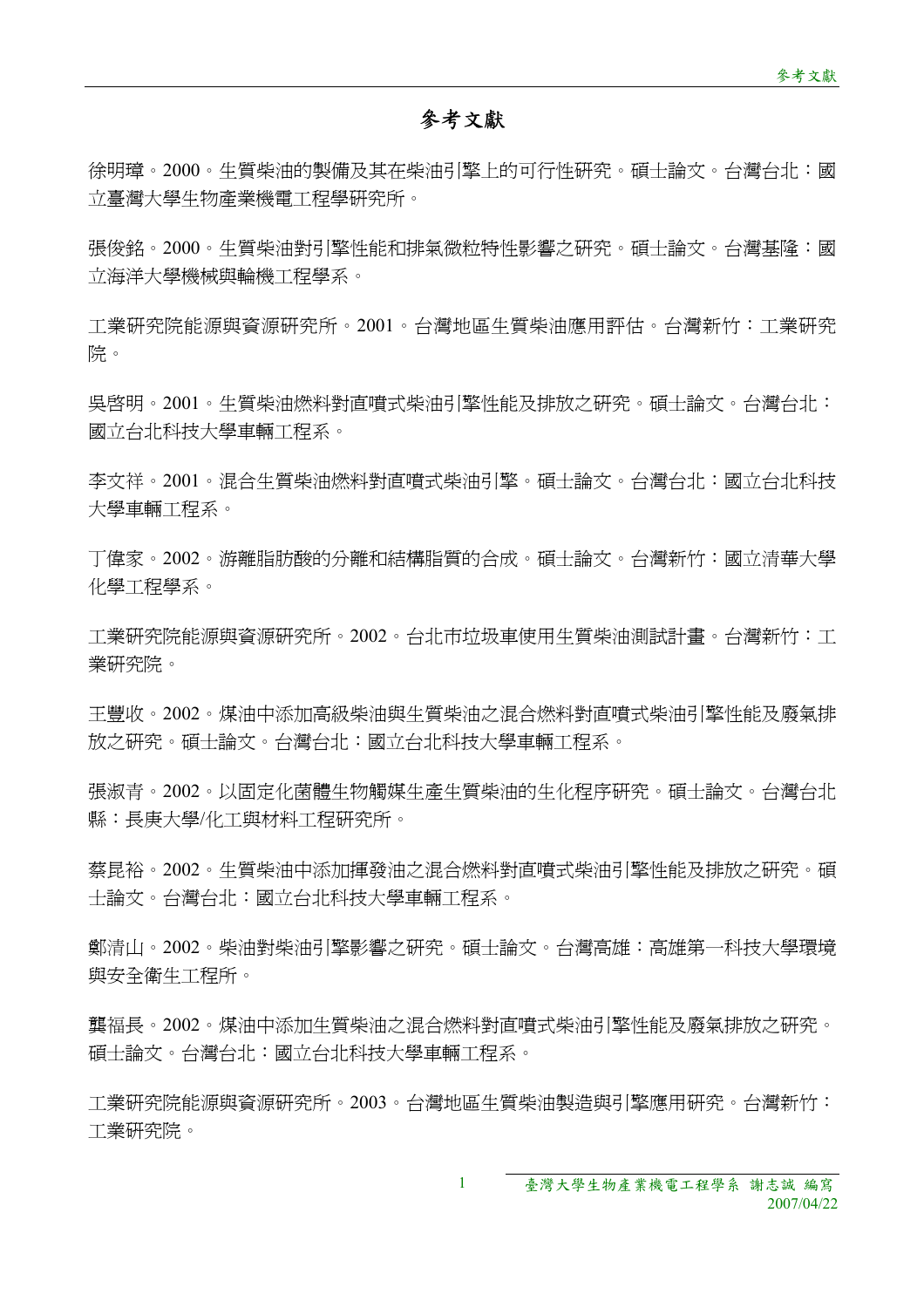李興旺。2003。石化柴油及添加生質柴油引擎排放多環芳香烴之特徵。。碩士論文。台灣台 南:國立成功大學環境工程學系。

林建勳。2003。以不織布作為全細胞固定化載體生產生質柴油之研究。碩士論文。台灣台北 縣:長庚大學/化工與材料工程研究所。

蒲國芳。2003。添加煤油之混合燃料對直噴式柴油引擎性能及廢氣排放之研究。碩士論文。 台灣台北:國立台北科技大學車輛工程系。

蕭興前。2003。直噴式柴油引擎燃料噴射壓力對生質柴油混合燃料影響之研究(二)— 生 質柴油+煤油+高級柴油 一。碩士論文。台灣台北:國立台北科技大學車輛工程系。

賴朝琴 。2003。從農業廢棄物米糠生產生質柴油之研究。碩士論文。台灣台北:國立台灣 科技大學化學工程系。

賴瑞明。2003。直噴式柴油引擎燃料噴射壓力對牛質柴油混合燃料影響之研究(一)— 牛 質柴油+煤油 ─。碩士論文。台灣台北:國立台北科技大學車輛工程系。

施文宗。2004。生質柴油混合水乳化柴油之燃料應用於直噴式柴油引擎之研究。碩士論文。 台灣台北:國立臺北科技大學車輛工程系所。

徐正。2004。直接噴射柴油引擎使用生質柴油之多環芳香族化合物排放特性研究。碩士論 文。台灣台北:臺灣大學生物產業機電工程學研究所。

陳恭府。2004。超低硫柴油摻配生質柴油之油品特性及污染排放分析。碩士論文。台灣高 雄:國立中山大學環境工程研究所。

陳繼元。2004。利用固定化菌體 Rhizopus oryzae 生產生質柴油之研究。碩士論文:台灣新 竹:國立交通大學生化工程研究所。

王廣欣、顏姝麗、周重文、梁彬。2005。用於生物柴油的鈣鎂催化劑的製備及活性評價。中 國油脂 30 (10):66-69。

申延明、吳靜、張惠、劉長厚、張振祥。2005。NiMgAl 類水滑石製備條件研究。材料導報 19(9):131-133。【簡體中文】

李為民、鄭曉林、徐春明、徐鴿、鄔國英。2005。固體鹼法製備生物柴油及其性能。化工學 報 56(4):711-716。【簡體中文】

崔士貞、劉純山。2005。固體鹼催化大豆油酯交換反應的研究。工業催化 13(7):32-35。 【簡體中文】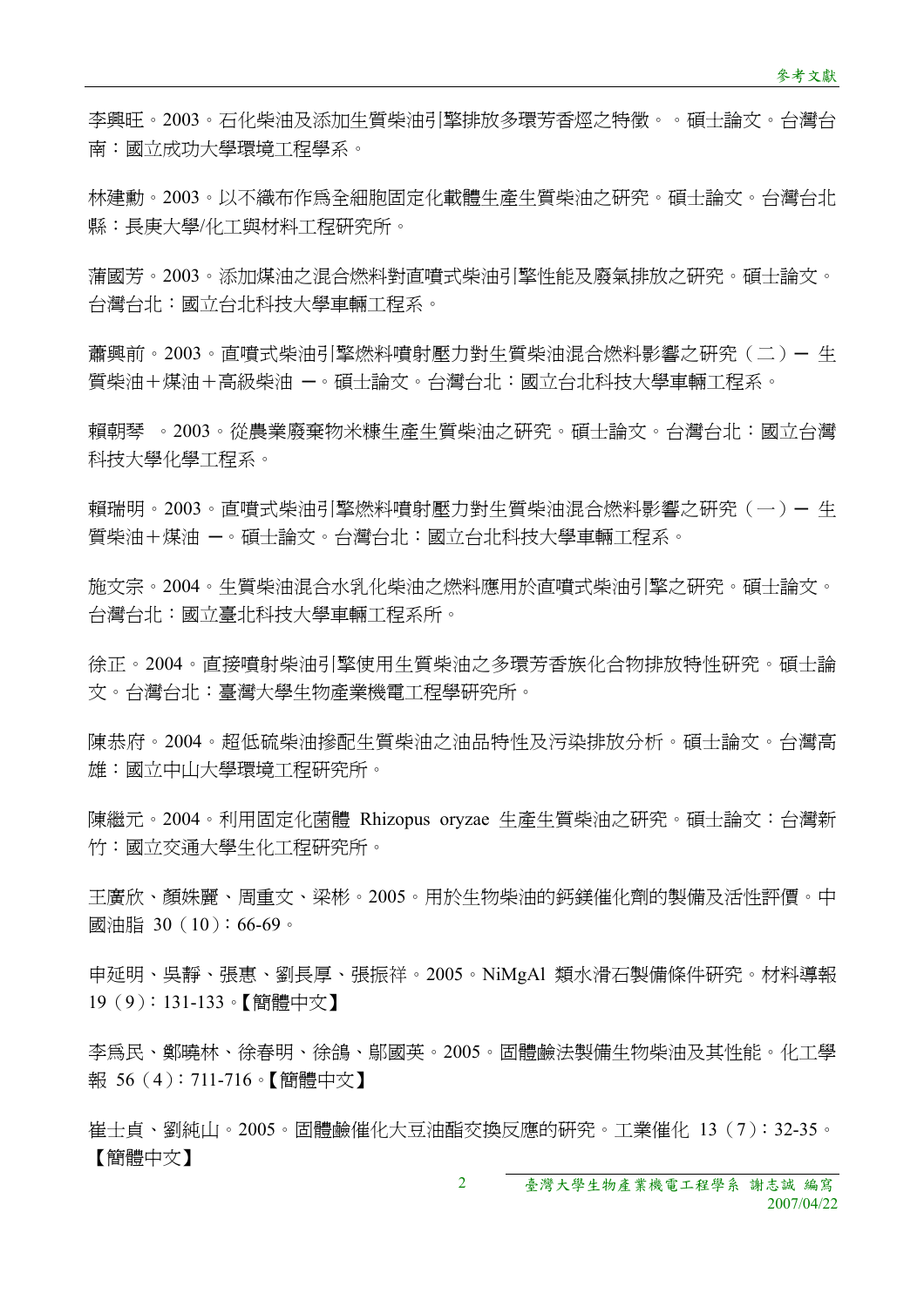曹宏遠、曹維良、張敬暢。2005。固體酸 Zr(SO4)2‧4H2O 催化製備生物柴油。北京化工大 學學報 32(6):61-63。【簡體中文】

楊廷芝。2005。非均相油脂酯交換法製備生物柴油工藝研究。四川理工學院學報 18(3): 32-34。【簡體中文】

朱華平、吳宗斌、陳元雄、張萍、段世杰、劉曉華、毛宗強。2006。固體超強鹼氧化鈣催化 製備生物柴油及其精製工藝。催化學報 27(5):391-396。【簡體中文】

姜利寒、顏姝麗、梁彬。2006。非均相固體鹼催化劑(CaO 體系)用於生物柴油的製備。工 業催化 14(5):34-38。【簡體中文】

高鵬、顏姝麗、梁彬。2006。氧化鋅催化菜籽油製生物柴油。工業催化 14(11):45-48。【 簡體中文】

張國強、李集偉、楊來夫、李鋒、方榮謙、郭德波、蔡俊修。2006。陽離子摻雜水滑石的製 備及其性質研究。物理化學學報 22(2):146-151。【簡體中文】

陳和、王金福。2006。棉籽油酯交換製備生物柴油固體鹼催化過程研究。高校化學工程學報 20(4):593-597。【簡體中文】

Abigor, R. D. ; Uadia, P. O.; Foglia, T. A.; Haas, M. J. ; Jones, K. C.;Okpefa, E.;Obibuzor J. U.; Bafor, M. E. 2000. Lipase-catalysed production of biodiesel fuel from some Nigerian lauric oils. Biochemical Society Transactions 28(6):979-981.

Abreu, F. R.; Lima, D. G.; Hamu, E. H.; Einloft, S.; Rubim, J. C.; Suarez, P. A. Z. 2003. New metal catalysts for soybean oil transesterification . JAOCS, Journal of the American Oil Chemists' Society 80(6):601-604.

Abreu, F. R.; Lima, D. G.; Hamu, E. H.; Wolf, C.; Suarez, P. A.Z. 2004. Utilization of metal complexes as catalysts in the transesterification of Brazilian vegetable oils with different alcohols. Journal of Molecular Catalysis A: Chemical 209(1-2): 29-33.

Abreu, F. R.; Alves, M. B.; Macedo, C. C. S.; Zara, L. F.; Suarez, P. A. Z. 2005. New multi-phase catalytic systems based on tin compounds active for vegetable oil transesterificaton reaction. Journal of Molecular Catalysis A: Chemical 227(1-2):263-267.

Al-Widyan, M. I.; Al-Shyoukh, A. O. 2002. Experimental evaluation of the transesterification of waste palm oil into biodiesel. Bioresource Technology 85: 253–256.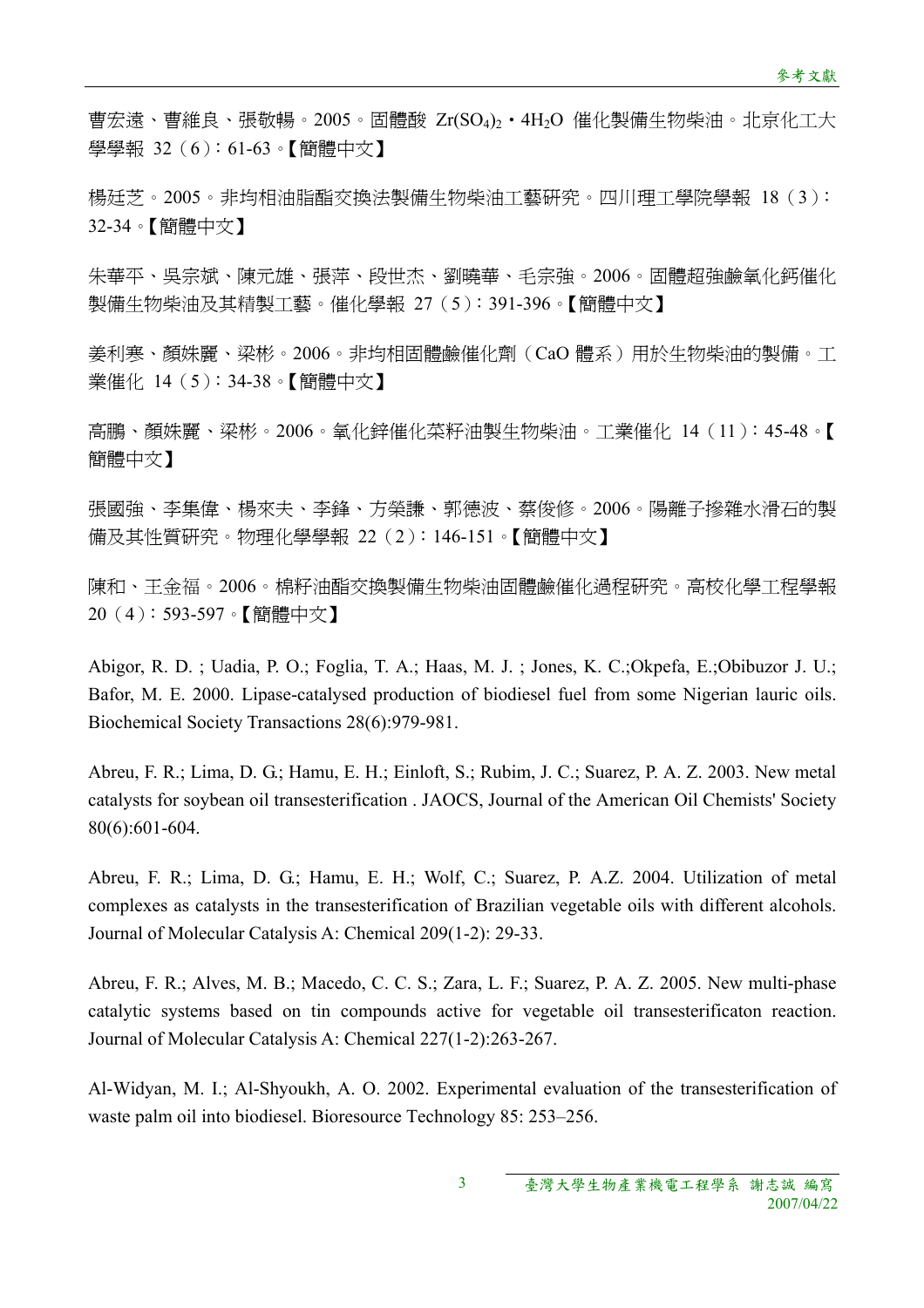Antolin, G.; Tinaut, F.V.; Briceno, Y.; Castano, V.; Perez, C.; Ramirez, A. I. 2002. Optimisation of biodiesel production by sunflower oil transesterification. Bioresource Technology 83:111-114.

Auroux, A.; Gervasini, A. 1990. Microcalorimetric Study of the Acidity and Basicity of Metal Oxide Surfaces. The Journal of Physical Chemistry 94: 6371-6379.

Ban, K.; Kaieda, M; Matsumoto, T.; Kondo, A.; Fukuda, H. 2001. Whole cell biocatalyst for biodiesel fuel Production utilizing Rhizopus oryzae cells immobilized within biomass support particles. Biochemical Engineering Journal 8: 39–43.

Ban, K.; Hama, S.; Nishizuka, K.; Kaieda, M.; Matsumoto, T.; Kondo, A.; Noda, H.; Fukuda, H. 2002. Repeated use of whole-cell biocatalysts immobilized within biomass support particles for biodiesel fuel production .Journal of Molecular Catalysis - B Enzymatic 17(3-5): 157-165.

Barrett, E. P; Joyner, L. G; Halenda, P. P. 1951. The Determination of Pore Volume and Area Distributions in Porous Substances. I. Computations from Nitrogen Isotherms . Journal of the American Chemical Society 73: 373-380.

Basri, M.; Heng, A. C.; Razak, C.N.A.; Yunus, W.M.Z. Wan; Ahmad, M.; Rahman, R.N.A.; Ampon, K.; Salleh, A.B. 1997. Alcoholysis of palm oil mid-fraction by lipase from Rhizopus rhizopodiformis. JAOCS, Journal of the American Oil Chemists' Society 74(2):113-116.

Belafi-Bako, K.; Kovacs, F.; Gubicza, L.; Hancsok, J. 2002. Enzymatic biodiesel production from sunflower oil by Candida antarctica lipase in a solvent-free system Biocatalysis and Biotransformation 20(6): 437-439.

Bordawekar, S. V.; Doskocil, E. J.; Davis, R. J. 1998. Microcalorimetric Study of  $CO_2$  and NH<sub>3</sub> Adsorption on Rb- and Sr-Modified Catalyst Supports. Langmuir 14: 1734-1738

Bournay, L.; Casanave, D.; Delfort, B.; Hillion, G.; Chodorge, J. A. 2005. New heterogeneous process for biodiesel production: A way to improve the quality and the value of the crude glycerin produced by biodiesel plants . Catalysis Today 106(1-4). International Conference on Gas-Fuel 05 International on Conference on Gas-Fuel 05: 190-192.

Brunauer, S.; Emmett, P. H.; Teller, E. 1938. Adsorption of gas in multimolecular layer. Journal of the American Chemical Society 60: 309-319.

Campelo, J. M.; Garcia, A.; Luna, D.; Marinas, J. M.; Romero, A. A. 1995. Characterization of acidity in AlPO<sub>4</sub>-Al<sub>2</sub>O<sub>3</sub> (5-15 wt% Al<sub>2</sub>O<sub>3</sub>) catalysts using pyridine temperature programmed desorption. Thermochimica Acta 265: 103-110.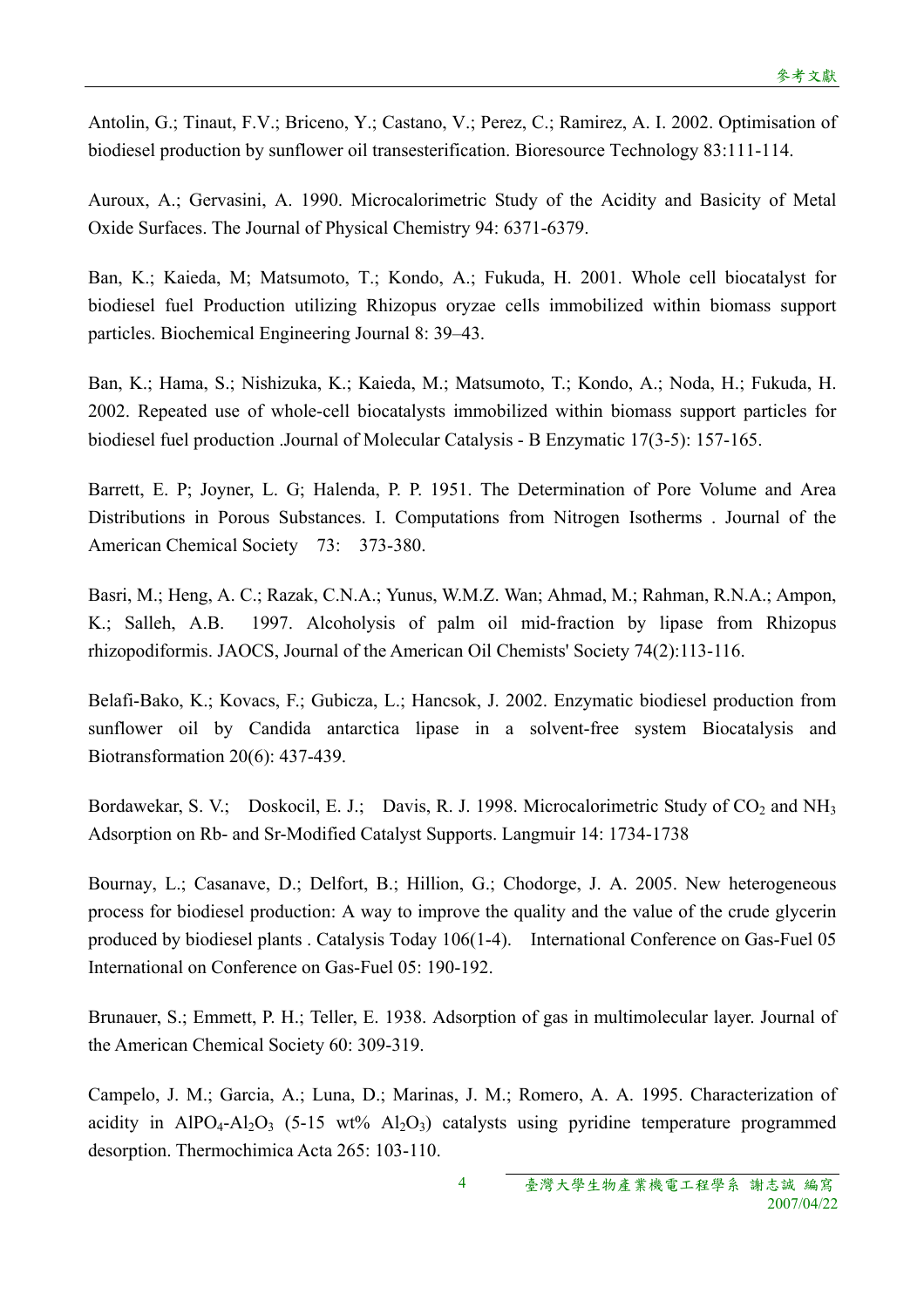Canakci, M.; Van Gerpan, J. 1999. Biodiesel production via acid catalysis. Transactions of the American Society of Agricultural Engineers 42(5):1203–1210.

Canakci, M.; Van Gerpan, J. 2001. Biodiesel production from oils and fats with high free fatty acids. Transactions of the American Society of Agricultural Engineers 44(6):1429–1436.

Canakci, M.; Van Gerpan, J. 2003. A pilot plant to produce biodiesel from high free fatty acid feedstocks. Transactions of the American Society of Agricultural Engineers 46(4): 945-954.

Cantrell, D. G.; Gillie, L. J.; Lee, A. F.; Wilson, K. 2005. Structure-reactivity correlations in MgAl hydrotalcite catalysts for biodiesel synthesis. Applied Catalysis A: General 287(2): 183-190.

Cao, W. L,; Han, H. W.; Zhang, J. C. 2005a. Preparation of biodiesel from soybean oil using supercritical methanol and co-solvent. Fuel 84(4): 347-351.

Cetinkaya, M.; Karaosmanoglu, F. 2004. Optimization of base-catalyzed transesterification reaction of used cooking oil. Energy and Fuels 18: 18888-1895.

Colucci, J. A.; Borrero, E. E.; Alape, F. 2005. Biodiesel from an alkaline transesterification reaction of soybean oil using ultrasonic mixing. JAOCS, Journal of the American Oil Chemists' Society, 82(7): 525-530.

De, B. K.; Bhattacharyya, D. K.; Bandhu, C. 1999. Enzymatic synthesis of fatty alcohol esters by alcoholysis. JAOCS, Journal of the American Oil Chemists' Society 76(4): 451-453.

de Filippis, P.; Borgianni, C.; Paolucci, M. 2005. Rapeseed oil transesterification catalyzed by sodium phosphates. Energy and Fuels 19(6): 2225-2228.

de Filippis, P.; C. Giavarini; M. Scarsella; M. Sorrentino. 1995. Transesterification processes for vegetable oils: A simple control method of methyl ester content. Journal of the American Oil Chemists' Society 72: 1399-1404.

De Oliveira, D.; Di Luccio, M.; Faccio, C.; Dalla Rosa, C.; Bender, J. P.; Lipke, N.; Amroginski, C.; Dariva, C.; De Oliveira, J. V. 2005. Optimization of alkaline transesterification of soybean oil and castor oil for biodiesel production. Applied Biochemistry and Biotechnology - Part A Enzyme Engineering and Biotechnology 121-124: 553-560.

Deng, L.; Tan, T. W.; Wang, F.; Xu, X. B..2003. Enzymatic production of fatty acid alkyl esters with a lipase preparation from Candida sp. 99-125. European Journal of Lipid Science and Technology 105: 727–734.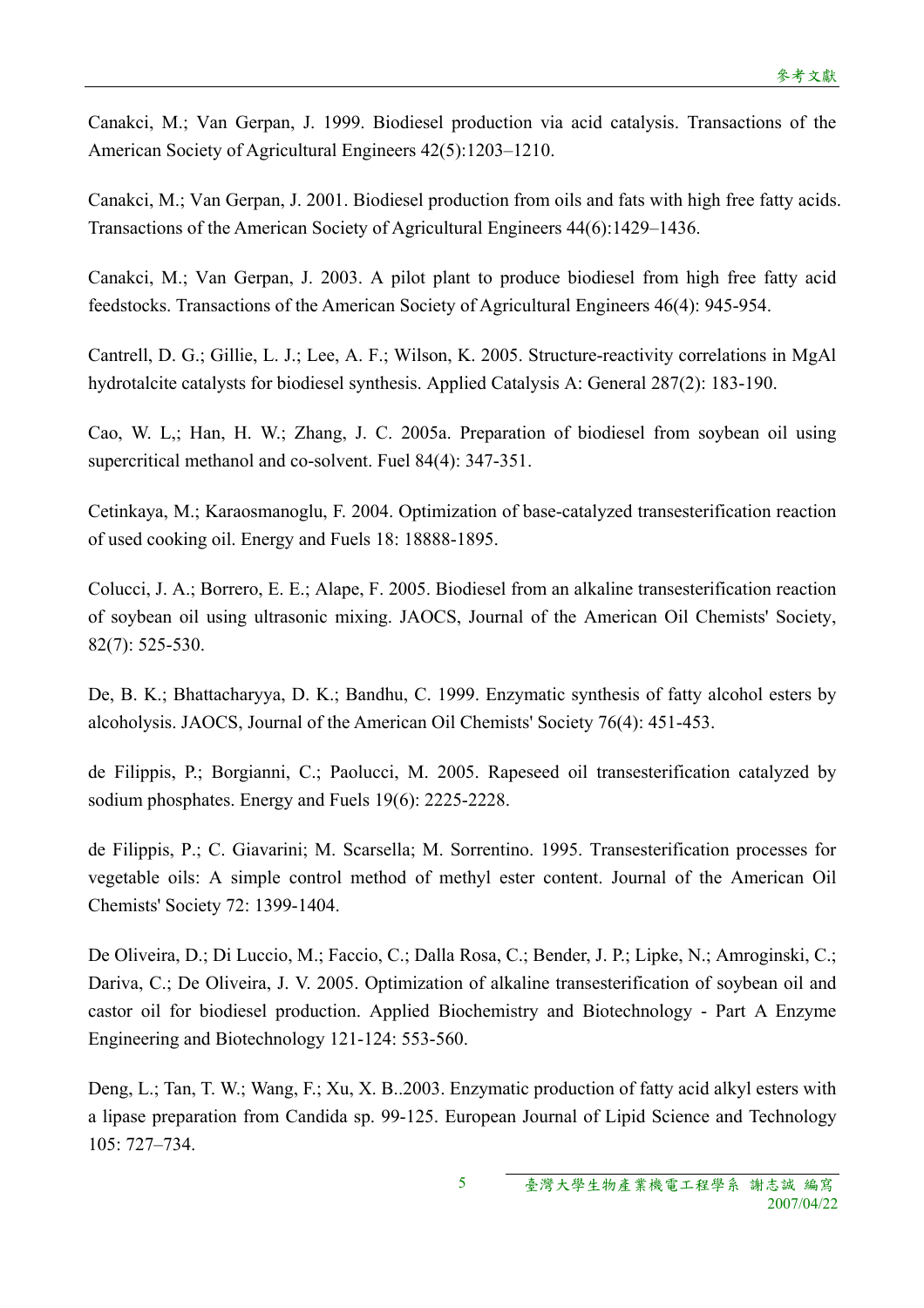Deng, L.; Xu, X. B.; Haraldsson, G. G.; Tan, T. W.; Wang, F. 2005. Enzymatic production of alkyl esters through alcoholysis: A critical evaluation of lipases and alcohols. JAOCS, Journal of the American Oil Chemists' Society 82(5): 341-347.

Dorado, M. P; Ballesteros. E.; de Almeida, J. A.; Schellert, C.; Löhrleinm, H. P.; Krause, R. 2002. An Alkali-catalyzed transesterification process for high free fatty acid waste oils. Transactions of the American Society of Agricultural Engineers 45(3): 525-529.

Dorado, M. P.; Ballesteros, E.; López, F. J.; Mittelbach, M. 2004a. Optimization of alkali-catalyzed transesterification of Brassica Carinata oil for biodiesel production. Energy and Fuels 18: 77-83.

Dorado, M. P.; Ballesteros, E.; Mittelbach, M.; López, F. J. 2004b. Kinetic Parameters Affecting the Alkali-Catalyzed Transesterification Process of Used Olive Oil. Energy and Fuels 18: 1457- 1462.

Dias, C. R.; Zãvoianu, R; Portela, M. F. 2002. Study of the acid-base properties of SiO2-supported NiMoO4 catalyst by temperature-programmed desorption. Effect of the support. Reaction kinetics and catalysis letters 77(2): 317-324.

Du, W.; Xu, Y. Y.; Liu, D. H. 2003. Lipase-catalysed transesterification of soya bean oil for biodiesel production during continuous batch operation. Biotechnology and Applied Biochemistry 38(2): 103-106.

Du, W.; Xu, Y. Y.; Zeng, J.; Liu, D. H. 2004a. Novozym 435-catalysed transesterification of crude soya bean oils for biodiesel production in a solvent-free medium. Biotechnology and Applied Biochemistry 40(2): 187-190.

Du, W.; Xu, Y. Y.; Liu, D. H.; Zeng, J. 2004b. Comparative study on lipase-catalyzed transformation of soybean oil for biodiesel production with different acyl acceptors. Journal of Molecular Catalysis B: Enzymatic 30(3-4): 125-129.

Du, W.; Xu, Y. Y.; Liu, D. H.; Li, Z. B. 2005. Study on acyl migration in immobilized lipozyme TLcatalyzed transesterification of soybean oil for biodiesel production. Journal of Molecular Catalysis B: Enzymatic 37(1-6): 68-71.

Ebiura, T.; Echizen, T.; Ishikawa, A.; Murai, K.; Baba, T. 2005. Selective transesterification of triolein with methanol to methyl oleate and glycerol using alumina loaded with alkali metal salt as a solid-base catalyst. Applied Catalysis A: Genera 283(1-2):111-116.

6 Encinar, J. M.; Gonzalez, J. F.; Sabio E.; Ramiro, M. J. 1999. Preparation and Properties of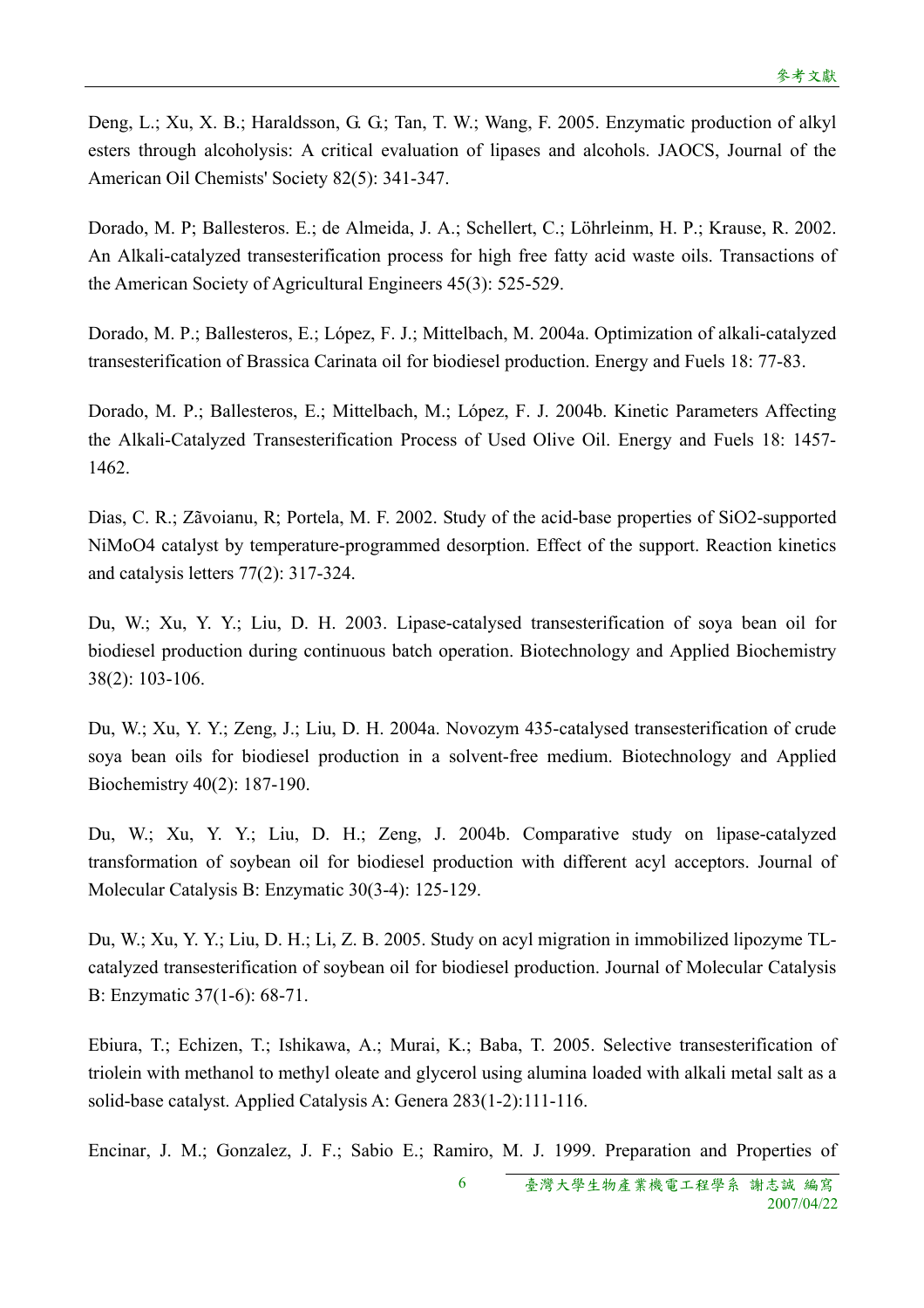Biodiesel from Cynara cardunculus L. Oil. Industrial and Engineering Chemistry Research 38: 2927-2931.

Encinar, J. M.; Gonzalez, J. F.; Rodrıguez, J. J.; Tejedor, A. 2002. Biodiesel fuels from vegetable oils: Transesterification of Cynara cardunculus L. oils with ethanol. Energy and Fuels 16: 443-450.

Encinar, J. M.; Gonzalez, J. F.; Rodriguez-Reinares, A . 2005. Biodiesel from used frying oil. Variables affecting the yields and characteristics of the biodiesel. Industrial and Engineering Chemistry Research 44(15): 5491-5499.

EPA, 2006.Clean Air Act. U. S. Environmental Protection Agency. Available at: http://www.epa.gov/air/caa/. Accessed 10 April 2006.

Felizardo, P.; M. Joana Neiva Correia; Idalina Raposo; João F. Mendes; Rui Berkemeier; João Moura Bordado. 2006. Production of biodiesel from waste frying oils. Waste Management 26(5): 487-494.

Fishel, C. T. and Davis, R. J. 1994. Characterization of Mg-Al Mixed Oxides by Temperature-Programmed Reaction of 2-Propanol. Dangmuir 10: 159-165.

Freedman, B.; Pryde, E. H.; Mounts, T. L. 1984. Variables affecting the yields of fatty esters from transesterified vegetable oils. JAOCS, Journal of the American Oil Chemists' Society 61(10), 1638- 1642.

Fukuda, H.; Kondo, A.; Noda, H. 2001. Biodiesel fuel production by transesterification of oils. Journal of Bioscience and Bioengineering 92(5): 405-416.

Fung, J.; Wang, I. 1998. Determination of surface acidity and basicity of  $TiO<sub>2</sub>-ZrO<sub>2</sub>$  by temperature programmed desorption of ammonia and acetic acid. Applied Catalysis A: General 166: 327-334.

Furuta, S.; Matsuhashi, H.; Arata, K. 2004. Biodiesel fuel production with solid superacid catalysis in fixed bed reactor under atmospheric pressure. Catalysis Communications 5(12): 721- 723.

Gelbard, G.; O. Brès; R. M. Vargas; F. Vielfaure; U. F. Schuchardt. 1995. <sup>1</sup>H nuclear magnetic resonance determination of the yield of the transesterification of rapeseed oil with methanol. Journal of the American Oil Chemists' Society 72(10): 1239-1241.

Goering, C. E.; Campion, R. M.; Schwab, A. W.; Pryde, E. H. 1982. Evaluation of soybean oilaqueous ethanol microemulsions for diesel engines. International conference on plant and vegetable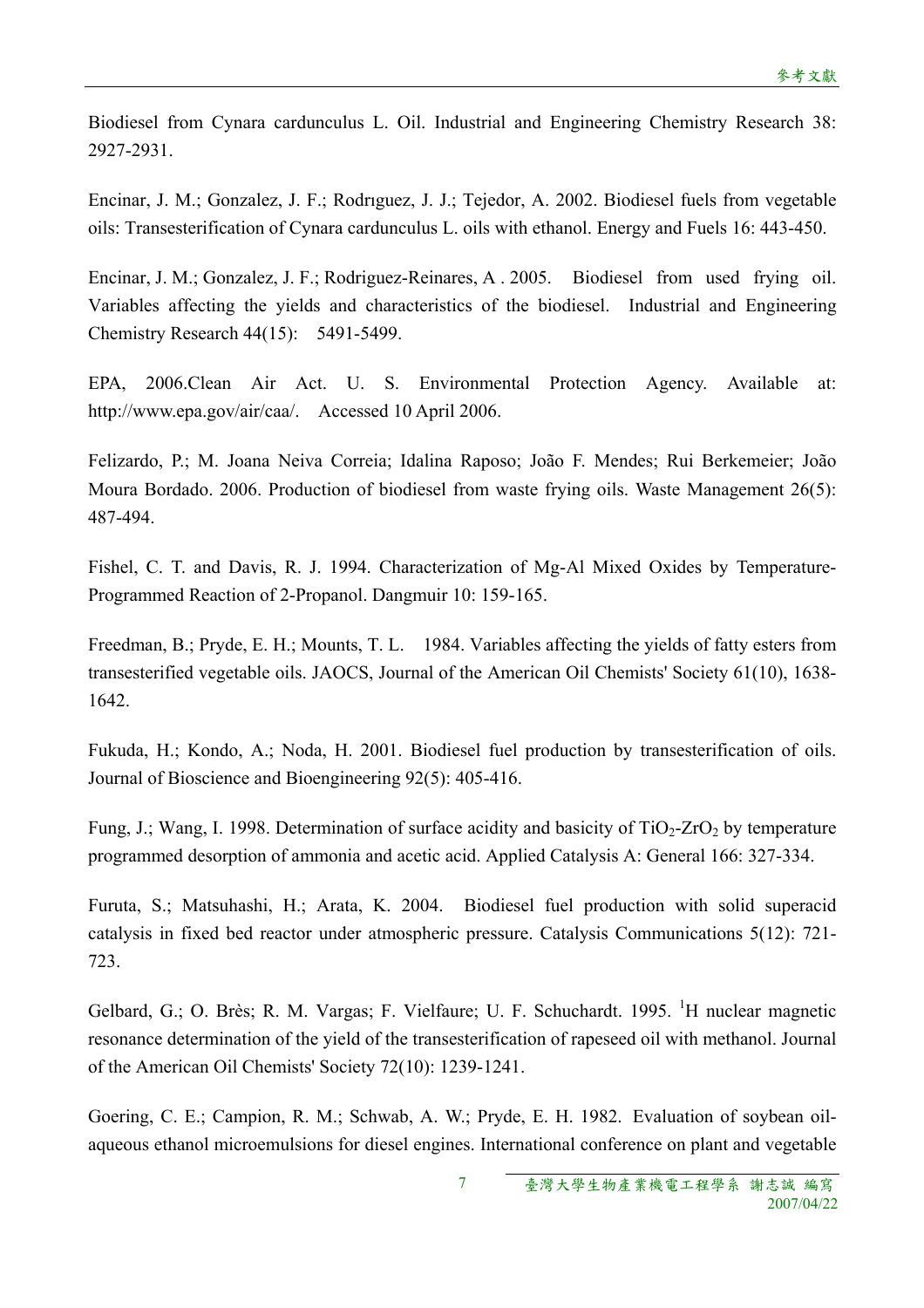oils as fuel. ASAE Publication: 279-28

Goering, C. E.; Fry, B. 1983a. Engine durability screening test of a diesel oil/soyoil/accohol microemulsion fuel. JAOCS, Journal of the American Oil Chemists' Society 61(10): 1627-1632.

Goering, C. E.; Schwab, A. W.; Campion, R. M.; Pryde, E. H. 1983b. Soyoil-ethanol microemulsions as diesel fuel. Transactions of the American Society of Agricultural Engineers 26(6): 1602-1604, 1607

Goodrum, J. W. 1984. Fuel properties of peanut oil blends. Transactions of the American Society of Agricultural Engineers 27(5):1257-1262.

Gregg, S. J.; Sing, K. S. 1982. Adsorption, surface area, and porosity. 2<sup>nd</sup> ed. New York: Academic Press.

Gryglewicz, S. 1999. Rapeseed oil methyl esters preparation using heterogeneous catalysts. Bioresource Technology 70:249-253.

Guo, X.; He, H. Y.; Wang, T.; Zhu, S. L. 2003. Preparation of biodiesel using supercritical fluid techniques. Xiandai Huagong/Modern Chemical Industry 23( SUPPL): 15-18.

Haas, M. J.; Michalski, P. J.; Runyon, S.; Nunez, A.; Scott, K. M. 2003. Production of FAME from acid oil, a by-product of vegetable oil refining. JAOCS, Journal of the American Oil Chemists' Society 80(1): 97-102.

Han, H. W.; Cao, W. L.; Zhang, J. C. 2005. Preparation of biodiesel from soybean oil using supercritical methanol and  $CO<sub>2</sub>$  as co-solvent. Process Biochemistry 40(9): 3148-3151.

He, B. B.; Singh, A.P.; Thompson, J. C. 2005. Experimental optimization of a continuous-flow reactive distillation reactor for biodiesel production. Transactions of the American Society of Agricultural Engineers 48(6): 2237-2243.

Hsu, A. F.; Foglia, T. A.; Shen, S. Y. 2000. Immobilization of Pseudomonas cepacia lipase in a phyllosilicate sol-gel matrix: Effectiveness as a biocatalyst. Biotechnology and Applied Biochemistry 31(3): 179-183.

Hsu, A. F.; Jones, K.; Marmer, W. N.; Foglia, T. A. 2001. Production of alkyl esters from tallow and grease using lipase immobilized in a phyllosilicate sol-gel. JAOCS, Journal of the American Oil Chemists' Society 78(6): 585-588.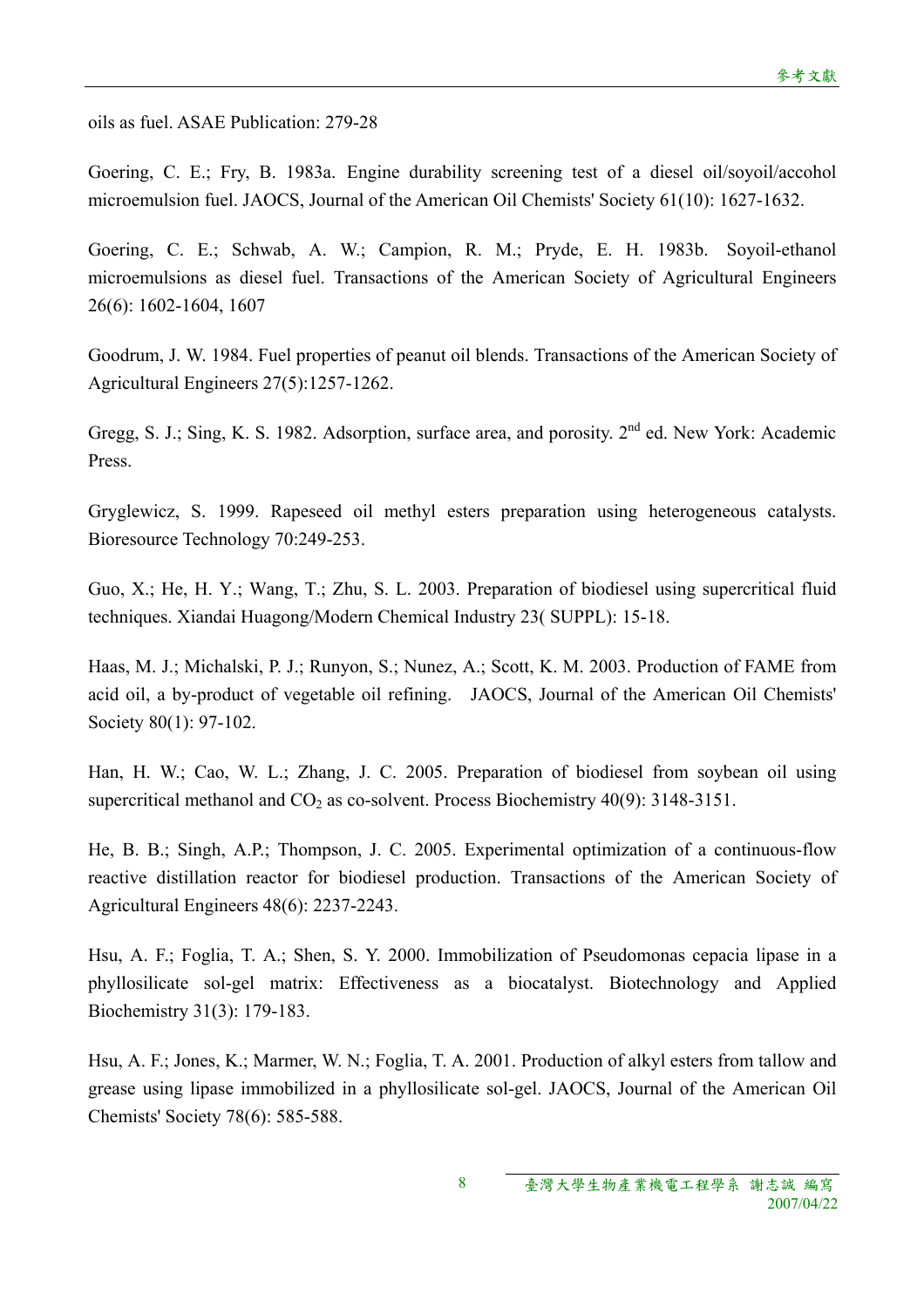Hsu, A. F.; Jones, K.; Foglia, T. A.; Marmer, W. N. 2002. Immobilized lipase-catalysed production of alkyl esters of restaurant grease as biodiesel. Biotechnology and Applied Biochemistry 36(3): 181-186.

ICT. 2007. Hydrotalcite-like compounds. Czech Republic: Institute of Chemical Technology, Prague. Department of Solid State Chemistry. Available at: http://www.vscht.cz/min/en\_veda\_apmin1.htm. Accessed 24 Feb. 2007

Iso, M.; Chen, B.; Eguchi, M.; Kudo, T.; Shrestha, S. 2001.Production of biodiesel fuel from triglycerides and alcohol using immobilized lipase.Journal of Molecular Catalysis - B Enzymatic 16(1): 53-58.

Jitputti, J.; Kitiyanan, B.; Rangsunvigit, P.; Bunyakiat, K.; Attanatho, L.; Jenvanitpanjakul, P. 2006. Transesterification of crude palm kernel oil and crude coconut oil by different solid catalysts. Chemical Engineering Journal 116(1): 61-66.

Kaieda, M.; Samukawa, T.; Matsumoto, T.; Ban, K.; Kondo, A.; Shimada, Y.; Noda, H.; Nomoto, F.; Ohtsuka, K.; Izumoto, E.; Fukuda, H. 1999. Biodiesel fuel production from plant oil catalyzed by Rhizopus oryzae lipase in a water-containing system without an organic solvent. Journal of Bioscience and Bioengineering 88(6): 627-631.

Kaieda. M.; Samukawa, T.; Kondo, A.; Fukuda H. 2001. Effect of Methanol and water contents on production of biodiesel fuel from plant oil catalyzed by various lipases in a solvent-free system. Journal of Bioscience and Bioengineering 91(1): 12-15.

Karaosmanolu, F.; Ciizolu, K. B.; Tüter, M.; Ertekin. S. 1996. Investigation of the Refining Step of Biodiesel Production. Energy and Fuels 10(4): 890-895.

Karmee, S. K.; Mahesh, P.; Ravi, R.; Chadha, A. 2004. Kinetic study of the base-catalyzed transesterification of monoglycerides from Pongamia oil. JAOCS, Journal of the American Oil Chemists' Society 81(5): 425-430.

Karmee, S. K.; Chadha, A. 2005. Preparation of biodiesel from crude oil of Pongamia pinnata. Bioresource Technology 96(13):1425-1429.

Kim, H. J.; Kang, B. S.; Kim, M. J.; Park, Y. M.; Kim, D. K.; Lee, J. S.; Lee, K. Y.. 2004. Transesterification of vegetable oil to biodiesel using heterogeneous base catalyst. Catalysis Today 93-95: 315-320.

Kose, O.; Tuter, M.; Aksoy, H. A. 2002. Immobilized Candida antarctica lipase-catalyzed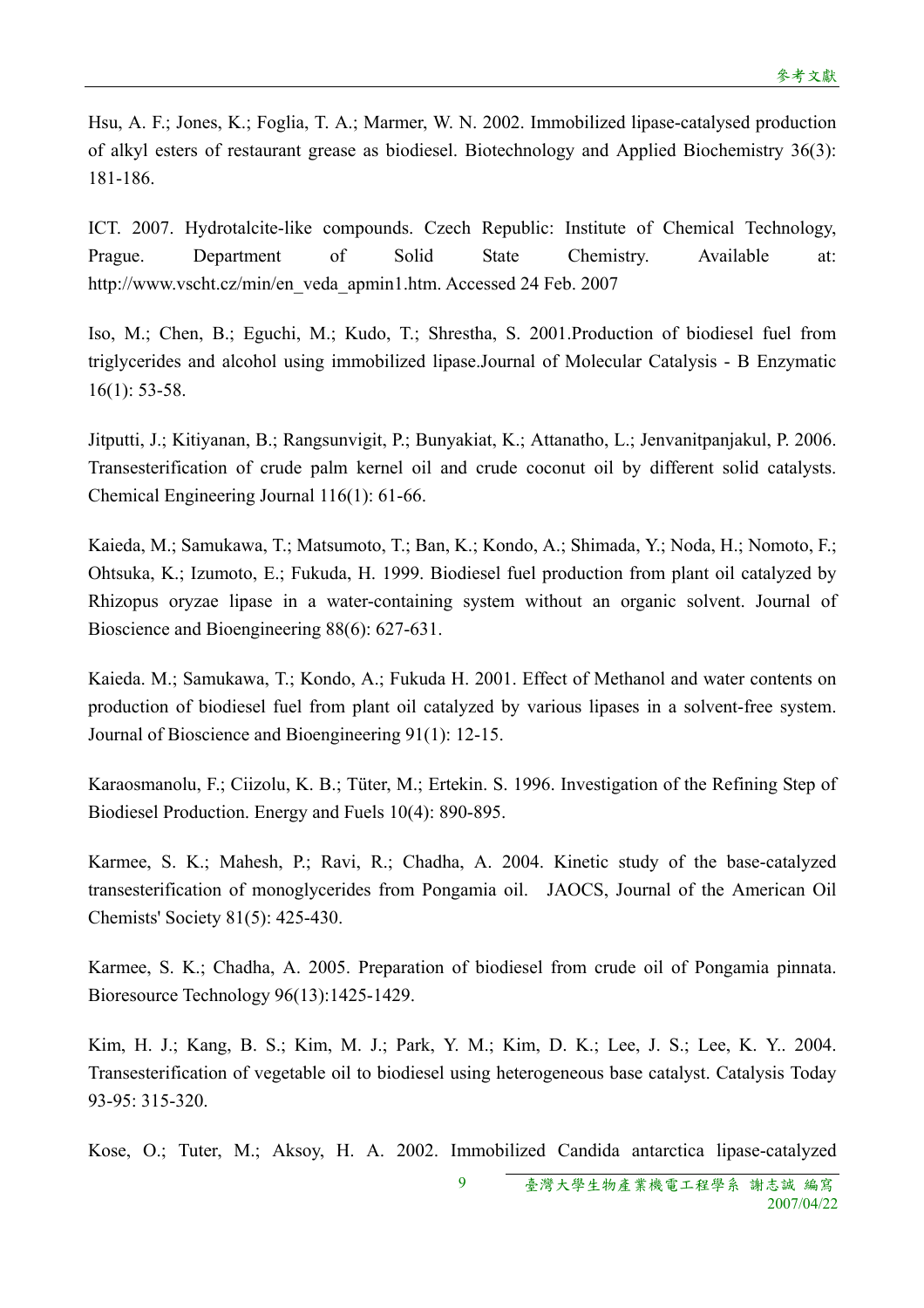alcoholysis of cotton seed oil in a solvent-free medium. Bioresource Technology 83(2): 125-129.

Kusdiana, D.; Saka, S. 2001a. Kinetics of transesterification in rapeseed oil to biodiesel fuel as treated in supercritical methanol. Fuel 80(5): 693-698.

Kusdiana, D.; Saka, S. 2001b. Methyl esterification of free fatty acids of rapeseed oil astreated in supercritical methanol. Journal of Chemical Engineering of Japan 34(3): 383-387. Kusdiana D.; S. Saka. 2004. Effects of water on biodiesel fuel production by supercritical methanol treatment. Bioresource Technology 91: 289-295.

Lang, X.; Dalai, A.K.; Bakhshi, N.N.; Reaney, M.J.; Hertz, P.B. 2001. Preparation and characterization of bio-diesels from various bio-oils. Bioresource Technology 80(1):53-62.

Leclercq, E.; Finiels, A.; Moreau, C. 2001. Transesterification of rapeseed oil in the presence of basic zeolotes and related solid catalyst. Journal of the American Oil Chemists' Society (JAOCS) 78(11):1161-1165.

Lee, K. T.; Foglia, T. A.; Chang, K. S. 2002. Production of alkyl ester as biodiesel from fractionated lard and restaurant grease. JAOCS, Journal of the American Oil Chemists' Society 79(2): 191-195.

Li, H. T.; Xie, W. L. 2006. Transesterification of soybean oil to biodiesel with  $Zn/I_2$  catalyst. Catalysis Letters 107(1-2): 25-30.

Linko, Y. Y.; Lamsa, M.; Huhtala, A.; Rantanen, O. 1995. Lipase biocatalysis in the production of esters. JAOCS, Journal of the American Oil Chemists' Society 72(11): 1293-1299.

Lotero, E.; Liu, Y.; Lopez, D. E.; Suwannakarn, K.; Bruce, D. A.; Goodwin, Jr. J. G. 2005. Synthesis of Biodiesel via Acid Catalysis. Industrial and Engineering Chemistry Research 44: 5353- 5363.

Lopez, D. E.; Goodwin Jr., James, G.; Bruce, D. A.; Lotero, E. 2005. Transesterification of triacetin with methanol on solid acid and base catalysts. Applied Catalysis A: General 295(2): 97-105.

Lower, S. and Shields, J. E. 1990. Powder surface area and porosity.  $3<sup>rd</sup>$  edn, Chapman & Hall, London.

Ma, F.; Clements, L. D.; Hanna, M. A. 1998a. The effects of catalyst, free fatty acids and water on transesterification of beef tallow. Transactions of the American Society of Agricultural Engineers 41(5): 1261-1264.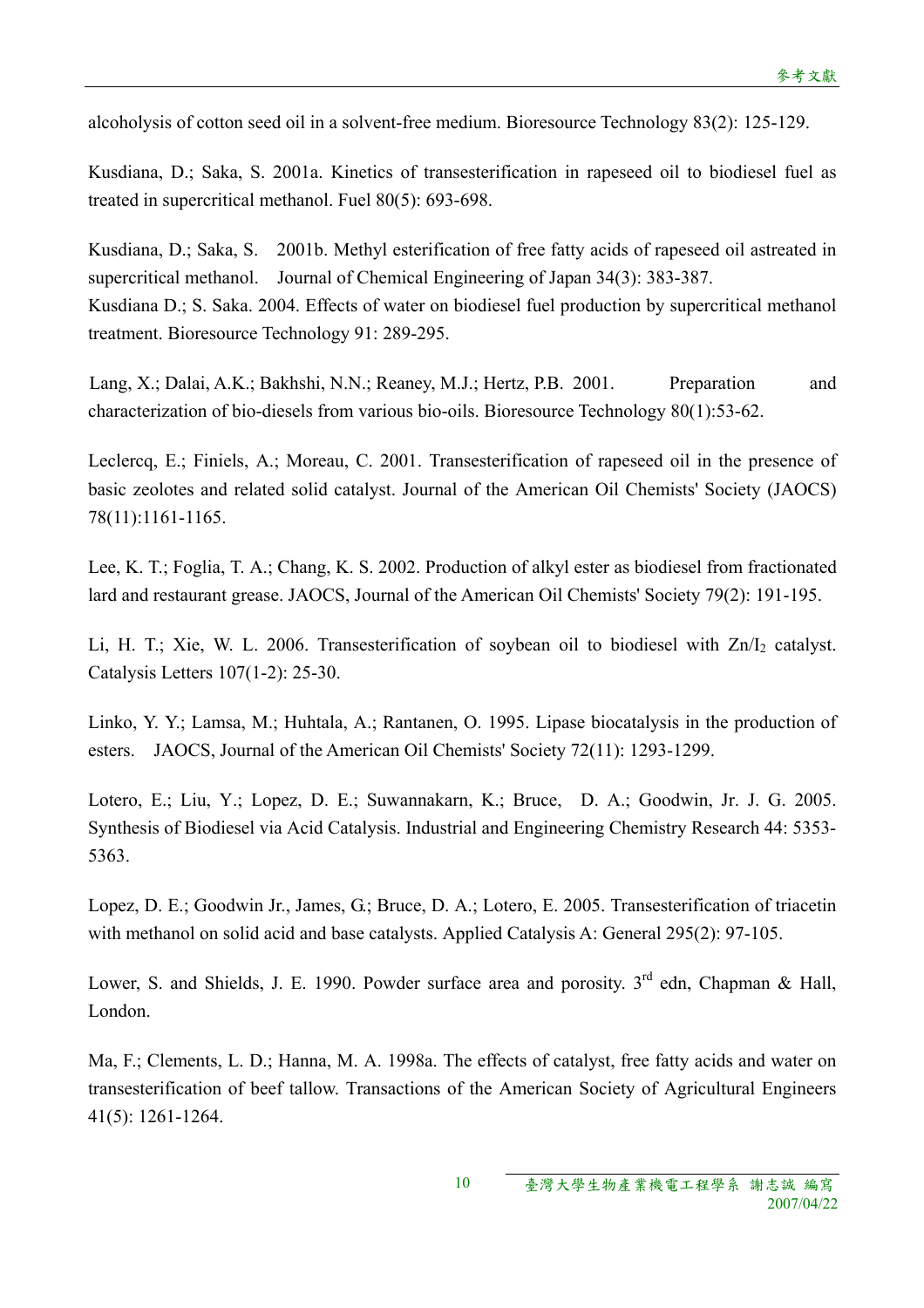Ma, F.; Clements, L. D.; Hanna, M. A. 1998b. Biodiesel fuel from animal fat. Ancillary studies on transesterification of beef tallow. Industrial and Engineering Chemistry Research 37: 3768-3771.

Madras, G.; Kolluru, C.; Kumar, R. 2004. Synthesis of biodiesel in supercritical fluids. Fuel 83(4): 2029-2033.

Mao, V.; Konar, S. K.; Boocock, D. G. B. 2004. The pseudo-single-phase, base-catalyzed transmethylation of soybean oil. JAOCS, Journal of the American Oil Chemists' Society 81(8): 803-808.

Miao, X. L.; Wu, Q. Y. 2006. Biodiesel production from heterotrophic microalgal oil .Bioresource Technology 97(6): 841-846.

Mittelbach, M. 1990. Lipase catalyzed alcoholysis of sunflower oil. JAOCS, Journal of the American Oil Chemists' Society 67(3): 168-170.

Mittelbach, M. 1993. Diesel fuel derived from vegetable oils, V [1]: Gas chromatographic determination of free glycerol in transesterified vegetable oils. Chromatographia 37(11-12): 623- 626.

Naegeli, D. W.; Moses, C. A. 1983. Fuel microemulsios for jet engine smoke reduction. Journal of Engineering for Power, Transactions ASME 105(1): 18-23.

Nelson, L. A.; Foglia, T. A.; Marmer, W. N. 1996. Lipase-catalyzed production of biodiesel. JAOCS, Journal of the American Oil Chemists' Society 73(9): 1191-1195.

Neto, P. R. C.; M. S. B. Caro, L. M. Mazzuco, M. da Graça Nascimento. 2004. Quantification of soybean oil ethanolysis with <sup>1</sup>H NMR. Journal of the American Oil Chemists' Society 81(12): 1111-1114.

Niehaus, R. A.; Goering, C. E.; Savage, L. D. Jr.; Sorenson, S. C. 1986. Cracked sybean oil as a fuel for a diesel engine. Transactions of the American Society of Agricultural Engineers 29(3): 683-689.

Noureddini, H.; Gao, X.; Philkana, R. S. 2005. Immobilized Pseudomonas cepacia lipase for biodiesel fuel production from soybean oil. Bioresource Technology 96(7): 769-777.

Nye, M. J.; Williamson, T. W.; Deshpande, S.; Schrader, J. H.; Snively, W. H.; Yurkewich, T. P.; French, C. L. 1983. Conversion of used frying oils to diesel fuel by transesterification: preliminary tests. JAOCS , Journal of the American Oil Chemists' Society 60(8): 1598-1601.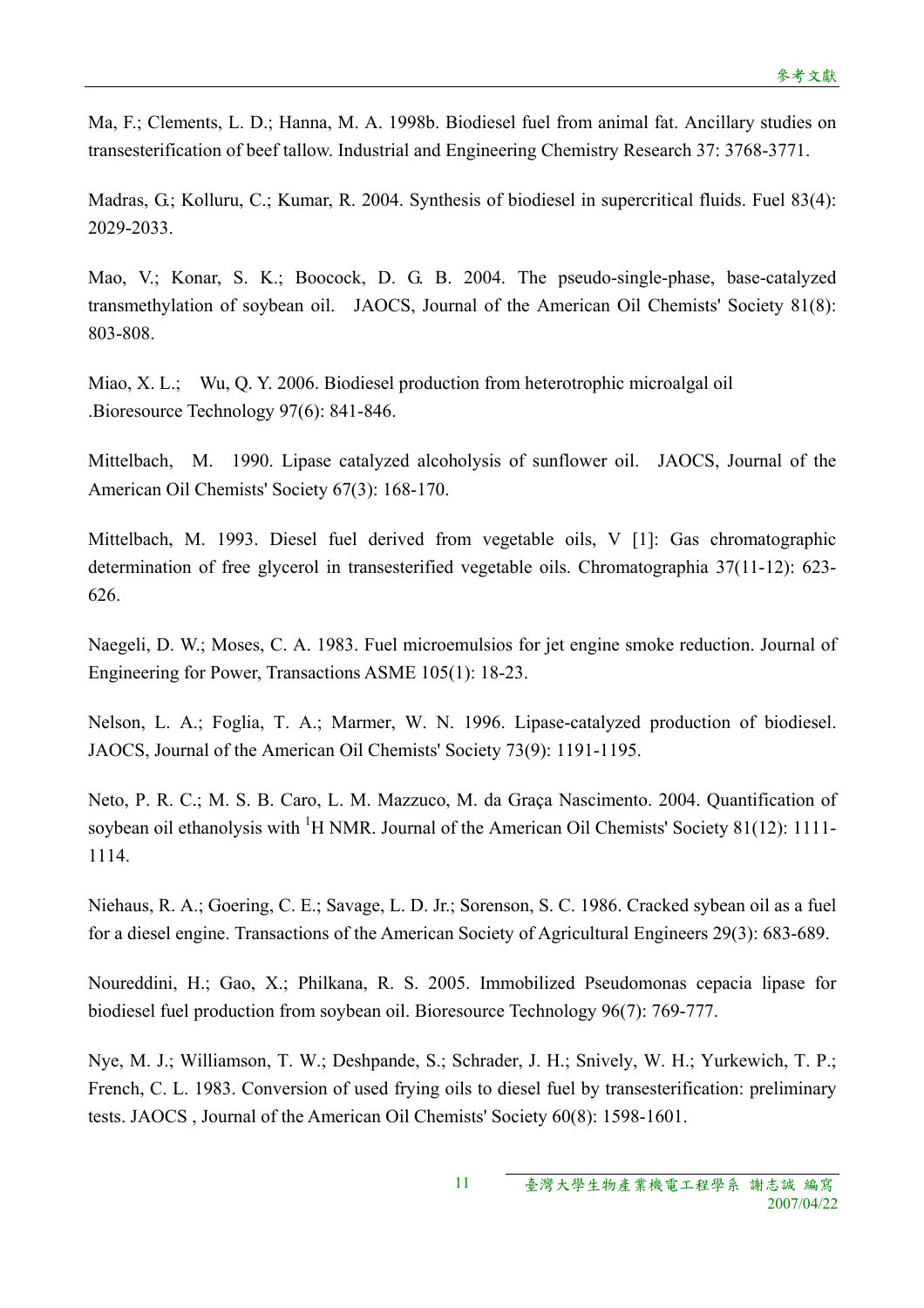Oda, M.; Kaieda, M.; Hama, S.; Yamaji, H.; Kondo, A.; Izumoto, E.; Fukuda, H. 2005. Facilitatory effect of immobilized lipase-producing Rhizopus oryzae cells on acyl migration in biodiesel-fuel production. Biochemical Engineering Journal 23(1): 45-51.

Oulton, T. D. 1948. The pore size-surface area distribution of a cracking catalyst. Journal of Physical & Colloid Chemistry 52:1296-1314.

Parrillo, D. J.; Gorte, R. J. 1992. Characterization of stoichiometric adsorption complexes in H-ZSM-5 using microcalorimetry. Catalysis Letters 16(1-2): 17-25.

Pestes, M. N.; Stanislao, J. 1984. Piston ring deposits when using vegetable oils as a fuel. Journal of Testing  $& Evaluation 12(2): 61-68.$ 

Peterson G. R.; Scarrah, W. P. 1984. Rapeseed oil transesterification by heterogeneous catalysis. JAOCS, Journal of the American Oil Chemists' Society 61(10): 1593-1596.

Pierce, C. 1953. Computation of pore size from physical adsorption data. The Journal of Physical Chemistry 57:149-152.

Plank, C.; Lorbeer, E. 1992. Quality control of vegetable oil methyl esters used as diesel fuel substitutes: Quantitative determination of mono-, di-, and triglycerides by capillary GC. Journal of High Resolution Chromatography 15(9): 609-612.

Plank, C.; Lorbeer, E. 1995. Simultaneous determination of glycerol, and mono-, di- and triglycerides in vegetable oil methyl esters by capillary gas chromatography. Journal of Chromatography A 697: 461-468.

Pryde, E. H. 1983. Vegetable oils as fuel alternatives – symposium overview. JAOCS, Journal of the American Oil Chemists' Society 61(10): 1609-1610.

PsS Particle & Surface Sciences Pty. Limited. 2007. PsS Micromeritics ASAP 2020. Australia: Particle & Surface Sciences Pty. Limited. Available at: http://www.pss.aus.net/products/micromeritics/equip\_surface\_area/2010/2020.html. Accessed 23 Feb. 2007.

Quantachrome Instruments. 2006a. NOVA® *e*-Series Surface Area Analyzers. Florida: Quantachrome Instruments Corporate. Available at: http://www.quantachrome.com/gassorption/nova\_series.html. Accessed 24 Feb. 2007.

Quantachrome Instruments. 2006b. Gas Sorption - Principles of Operation. Florida: Quantachrome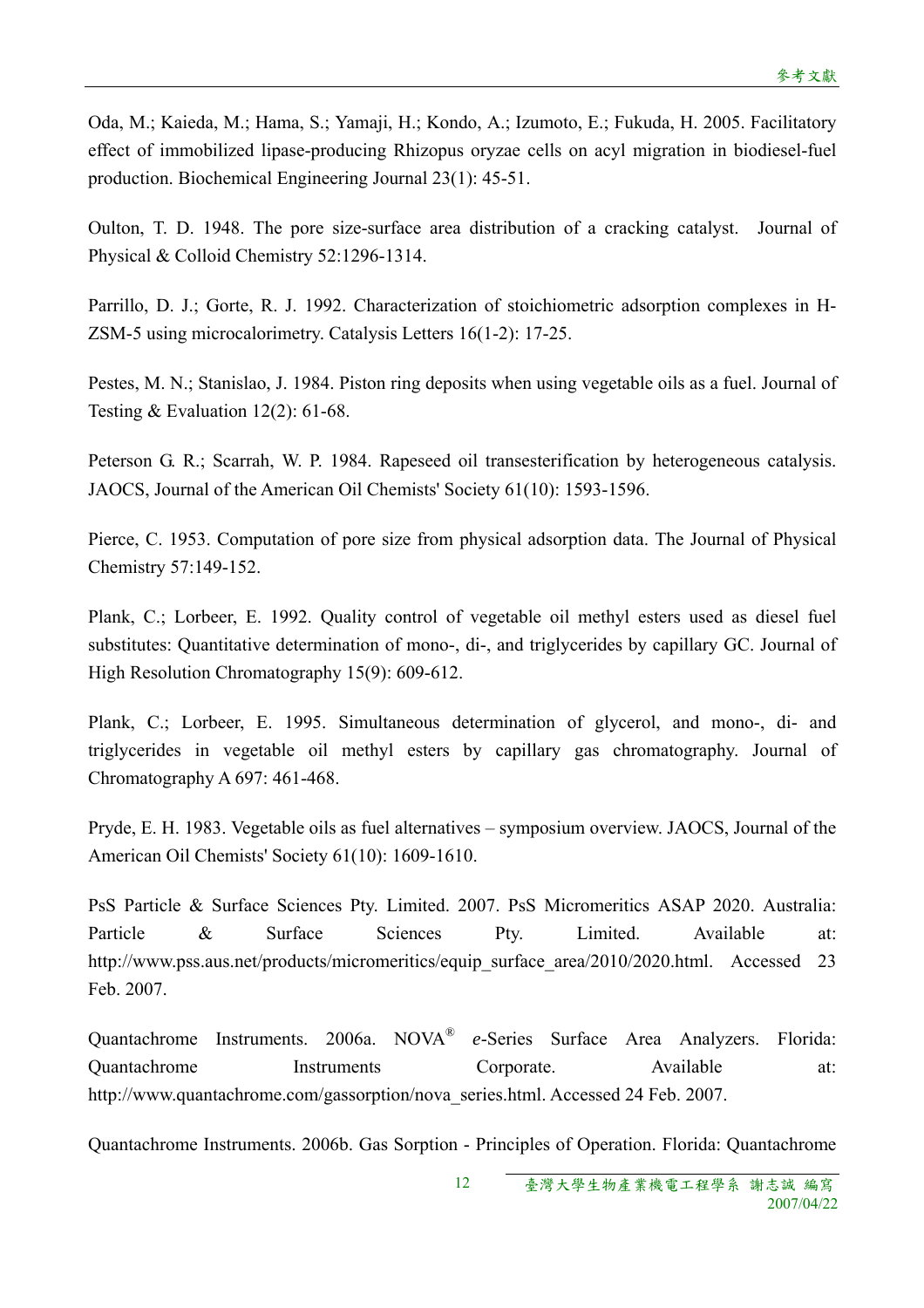Instruments Corporate. Available at: http://www.quantachrome.com/gassorption/index.html. Accessed 24 Feb. 2007.

Räty, J.; Pakkanen, T. A. 2001. Temperature-programmed desorption study of  $\text{Re}\gamma\text{-} \text{Al}_2\text{O}_3$  catalyst prepared from  $\text{Re}_2(\text{CO})_{10}$  precursor. Applied Catalysis A: General 208:169-175.

Räty, J.; Pakkanen, T. A. 2000.Controlled gas-phase preparation and HDS activity. Catalysis Letters 65: 175–180.

Ramadhas, A. S.; Jayaraj, S.; Muraleedharan, C . 2005. Biodiesel production from high FFA rubber seed oil. Fuel 84(4): 335-340.

Saka, S. ; Kusdiana, D. 2001. Biodiesel fuel from rapeseed oil as prepared in supercritical methanol. Fuel 80(2): 225-231.

Salis, A.; Pinna, M.; Monduzzi, M.; Solinas, V. 2005. Biodiesel production from triolein and short chain alcohols through biocatalysis. Journal of Biotechnology 119(3): 291-299.

Samukawa, T.; Kaieda, M.; Matsumoto, T.; Ban, K.; Kondo, A.; Shimada, Y.; Noda, H.; Fukuda, H. 2000. Pretreatment of immobilized Candida antarctica lipase for biodiesel fuel production from plant oil. Journal of Bioscience and Bioengineering 90(2):180-183.

Schwab, A. W., Bagby, M. O., Freedman, B., 1987. Preparation and properties of diesel fuels from vegetables oils. Fuel 66 (10): 1372–1378.

Selmi, B.; Thomas, D. 1998. Immobilized lipase-catalyzed Ethanolysis of sunflower oil in a solvent-free medium. JAOCS, Journal of the American Oil Chemists' Society 75(6): 691-695.

Sheehan, J.; Dunahay, T.; Benemann, J.; Roessler, P. 1998. A Look Back at the U.S. Department of Energy's Aquatic Species Program: Biodiesel from Algae. U.S. National Renewable Energy Laboratory Close-Pout Report: NREL/TP-580-24190.

Shen, J.; Kobe, J. M.; Chen, Yi; Dumesic, J. A. 1994. Synthesis and Surface Acid/Base Properties of Magnesium-Aluminum Mixed Oxides Obtained from Hydrotalcites. Dangmuir 10: 3902-3908.

Shen, J.; Tu, M.; Hu, C. 1998. Structural and Surface Acid/Base Properties of Hydrotalcite-Derived MgAlO Oxides Calcined at Varying Temperatures. Journal of Solid State Chemistry 137: 295-301.

Shimada, Y.; Watanabe, Y.; Samukawa, T.; Sugihara, A.; Noda, H.; Fukuda, H.; Tominaga, Y. 1999. Conversion of vegetable oil to biodiesel using immobilized Candida antarctica lipase. JAOCS,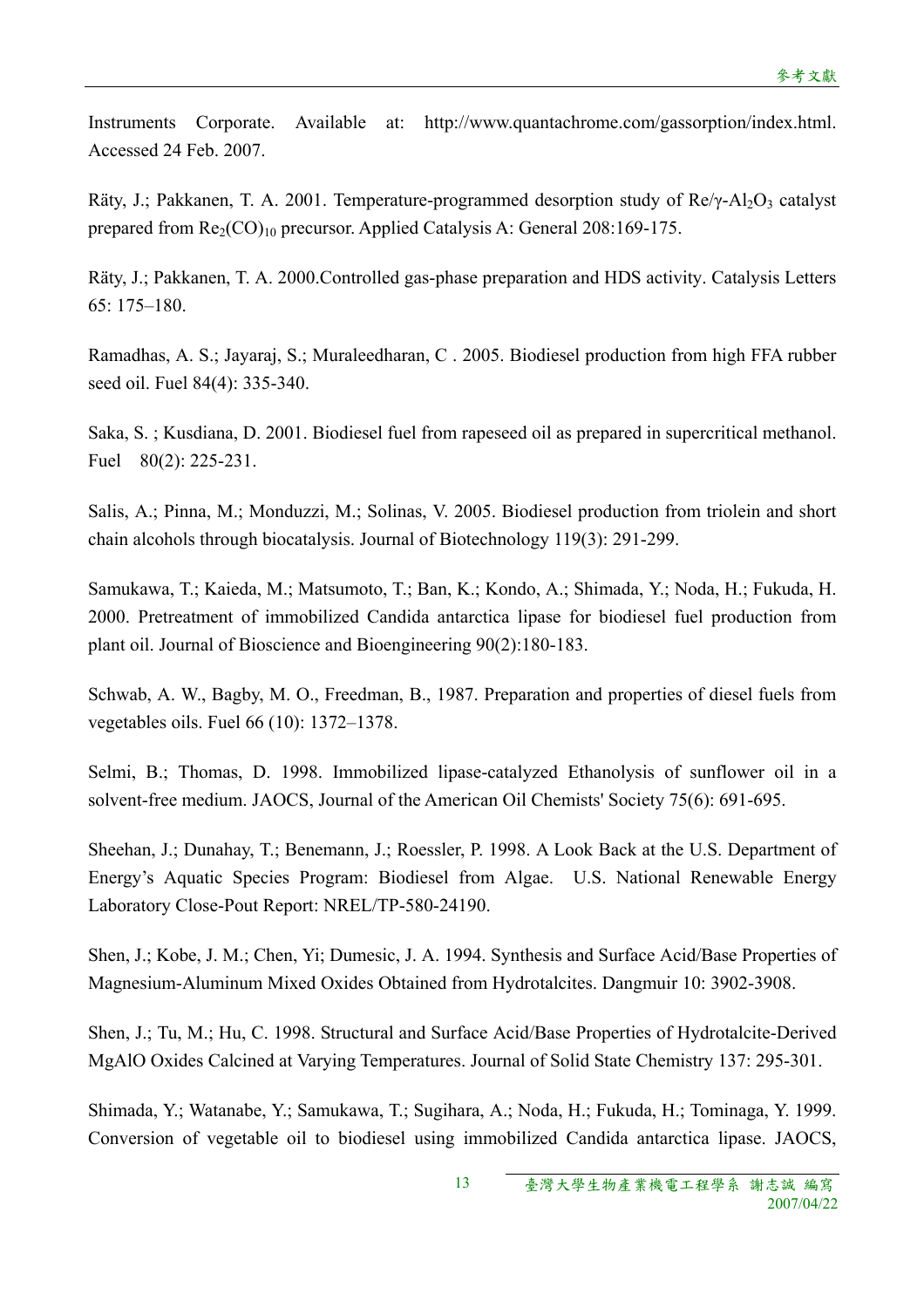Journal of the American Oil Chemists' Society 76(7): 789-793.

Shull, C. G. 1948. The determination of pore size distribution from gas adsorption data. Journal of the American Chemical Society 70: 1405-1410.

Soumanou, M. M.; Bornscheuer, U. T. 2003a. Lipase-catalyzed alcoholysis of vegetable oils. European Journal of Lipid Science and Technology 105:656–660.

Soumanou, M. M.; Bornscheuer, U. T. 2003b. Improvement in lipase-catalyzed synthesis of fatty acid methyl esters from sunflower oil. Enzyme and Microbial Technology 33(1): 97-103.

Srivastava, A.; Prasad, R. 2000. Triglycerides-based diesel fuels. Renewable and Sustainable Energy Reviews 4(2): 111-133.

Stavarache, C.; Vinatoru, M.; Nishimura, R.; Maeda, Y. 2005. Fatty acids methyl esters from vegetable oil by means of ultrasonic energy. Ultrasonics Sonochemistry 12(5): 367-372.

Steinke, G.; Kirchhoff, R.; Mukherjee, K. D. 2000. Lipase-catalyzed alcoholysis of crambe oil and camelina oil for the preparation of long-chain esters. JAOCS, Journal of the American Oil Chemists' Society 77(4): 361-366.

Supranto. 2005. The biodiesel production process from vegetable oil. Developments in Chemical Engineering and Mineral Processing 13(5-6): 687-692.

Suvanto, M.; Räty, J.; Pakkanen, T. A. 1999. Carbonyl-precursor-based  $W/Al_2O_3$  and  $CoW/Al_2O_3$ catalysts: characterization by temperature-programmed methods. Catalysis Letters 62: 21–27.

Suvanto, M.; Pakkanen, T. A. 1998. Tungsten hexacarbonyl on alumina Controlled deposition from gas phase. Applied Catalysis A: General 166: 105-l 13.

Tashtoush, G. M.; Al-Widyan, M. I.; Al-Jarrah, M. M. 2004. Experimental study on evaluation and optimization of conversion of waste animal fat into biodiesel. Energy Conversion and Management 45(17): 2697-2711.

Tomasevic, A. V.; Siler-Marinkovic, S. S. 2003. Methanolysis of used frying oil. Fuel Processing Technology 81(1): 1-6.

Tu, M.; Shen, J.; Chen, Y. 1997. Microcalorimetric Studies of Surface Acid/Base Properties of Magnesium–Iron Catalysts Prepared from Hydrotalcite-Type Precursors. Journal of Solid State Chemistry 128: 73-79.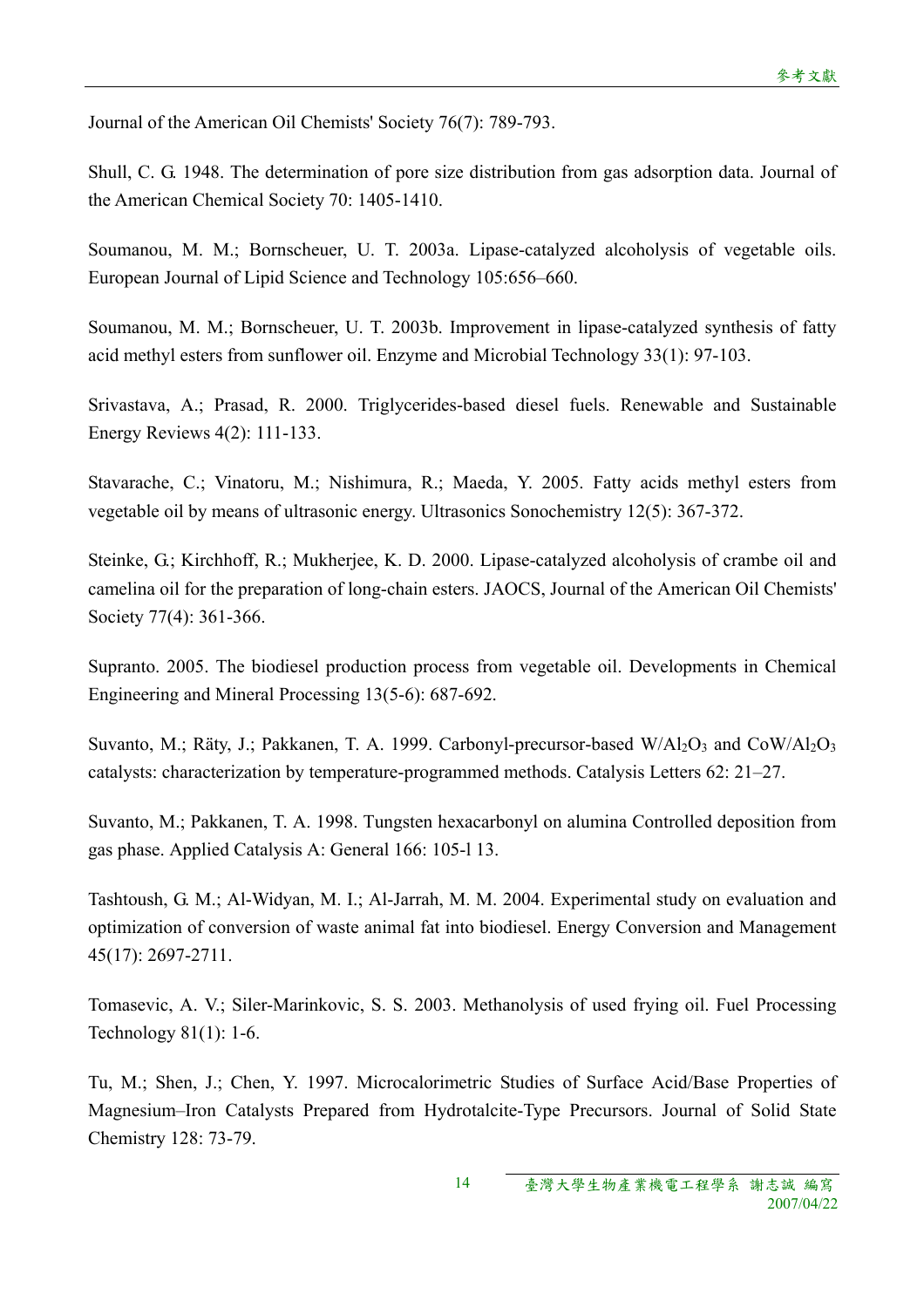Tyson, K. S. 2002. Producing Biodiesel from Brown Grease. Washington,DC: The Northeast Regional Biomass Program Available at http://www.nrbp.org/publications/default.htm Accessed 20 Feb. 2007.

Usta, N. 2005. Use of tobacco seed oil methyl ester in a turbocharged indirect injection diesel engine. Biomass and Bioenergy 28: 77–86.

Van Gerpen, J.; Shanks, B.; Pruszko, R.; Clements, D.; Knothe, G. 2004. Biodiesel Production

Technology. Colorado: National Renewable Energy Laboratory . NREL/SR-510-36244

Varde, K. S. 1984. Bulk modulus of vegetable oil-diesel fuel blends. Fuel 63(5): 713-715.

Vicente, G.; Mercedes, M.; Jose. A. 2004. Integrated biodiesel production: a comparison of different homogeneous catalysis systems. Bioresource Technology 92: 297-305.

Warabi, Y.; Kusdiana, D.; Saka, S. 2004a. Reactivity of triglycerides and fatty acids of rapeseed oil in supercritical alcohols. Bioresource Technology 91(3): 283-287.

Warabi, Y.; Kusdiana, D.; Saka, S. 2004b. Biodiesel fuel from vegetable oil by various supercritical alcohols. Applied Biochemistry and Biotechnology - Part A Enzyme Engineering and Biotechnology 113-116: 793-801.

Watanabe, Y.; Shimada, Y.; Sugihara, A.; Noda, H.; Fukuda, H.; Tominaga, Y. 2000. Continuous production of biodiesel fuel from vegetable oil using immobilized Candida antarctica lipase. JAOCS, Journal of the American Oil Chemists' Society 77(4): 355-360.

Watanabe, Y.; Shimada, Y.; Sugihara, A.; Tominaga, Y. 2001. Enzymatic conversion of waste edible oil to biodiesel fuel in a fixed-bed bioreactor. JAOCS, Journal of the American Oil Chemists' Society 78(7): 703-707.

Watanabe, Y.; Shimada, Y.; Sugihara, A.; Tominaga, Y. 2002. Conversion of degummed soybean oil to biodiesel fuel with immobilized Candida antarctica lipase. Journal of Molecular Catalysis - B Enzymatic 17(3-5): 151-155.

Wu, W. H.; Foglia, T. A.; Marmer, W. N.; Phillips, J. G. 1999. Optimizing production of ethyl esters of grease using 95% Ethanol by response surface methodology. JAOCS, Journal of the American Oil Chemists' Society 76(4): 517-521.

Xie, W. L.; Huang, X. M. 2006. Synthesis of biodiesel from soybean oil using heterogeneous